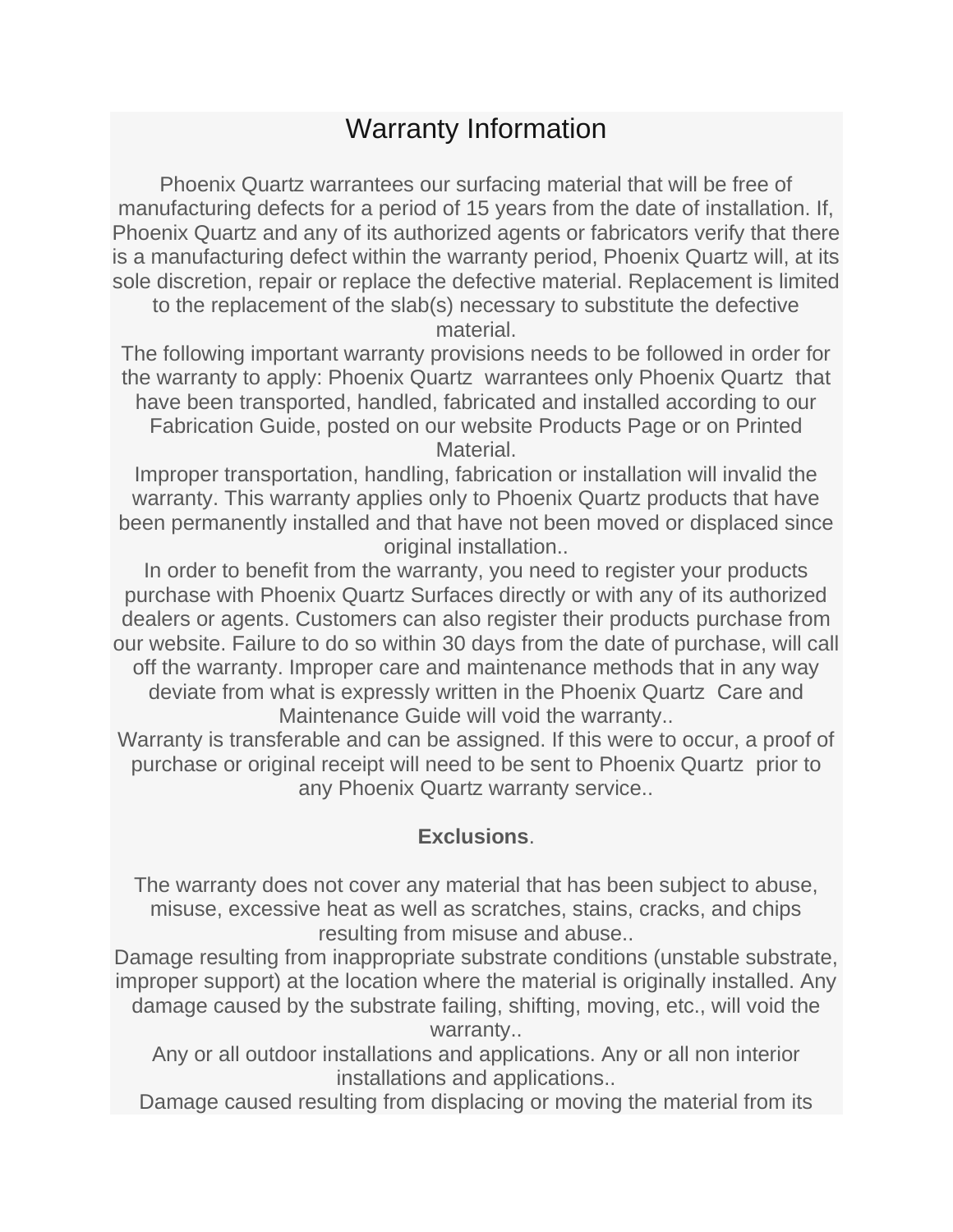original installation location..

Damage caused by improper shipping, handling, fabrication or installation of the material. Any deviation from the Fabrication Guideline, available on the Phoenix Quartz website or on authorized printed material will void the warranty. All fabrication and installation must be performed by a Phoenix Quartz certification or should be approved by fabricator /or installer for the warranty to be valid..

Improper care and maintenance of Phoenix Quartz Surfaces products shall void the warranty. Any deviation from the instructions expressly stated on the Care and Maintenance page of the Phoenix Quartz website or any Phoenix

Quartz authorized printed instructions shall void the warranty.. Products that has not been paid in full..

Products where the original factory surface finish has been altered in any way..

Variation in color, particulate size and pattern and particulate dispersion that is an inherent characteristic of glass and aggregate..

Any issue that is deemed and acceptable in the industry related to aggregate dispersion, color, variation and consistency, including overall background color and pattern..

Any repair or alterations to material of other trades (electrical, plumbing, cabinetry, tile, mosaics, etc.) that is necessary in order for Phoenix Quartz

Surfaces to fulfill the warranty shall work where the need arise.. This warranty does not cover products installed with known or visible manufacturing defects at the time of installation, including but not limited to

variance or flatness deviation beyond defined tolerances..

Seam or joint issues, including appearance and performance.. In the event that you notice small pits or fissures in the glass or seashells, there is no cause for alarm. This may occur at the time of polishing at the manufacturing facility, and is considered an inherent characteristic of the surface and not a manufacturing defect. .

Seashells may lose some gloss with time if they are exposed to acidic liquids/substances repeatedly. This is due to the natural physical characteristics of seashells (mainly composed of calcium carbonate) and is not considered a defect. .

It is due to the high pressure on the polishing heads, required to polish the extremely hard quartz particulate that is mixed with the glass particulate in your surface. It does not deteriorate over time, unless the surface is obviously abused. .

In order to revive the shine and smoothness of the shells, you shall occasionally apply a solid marble/granite neutral wax and buff it with a fine